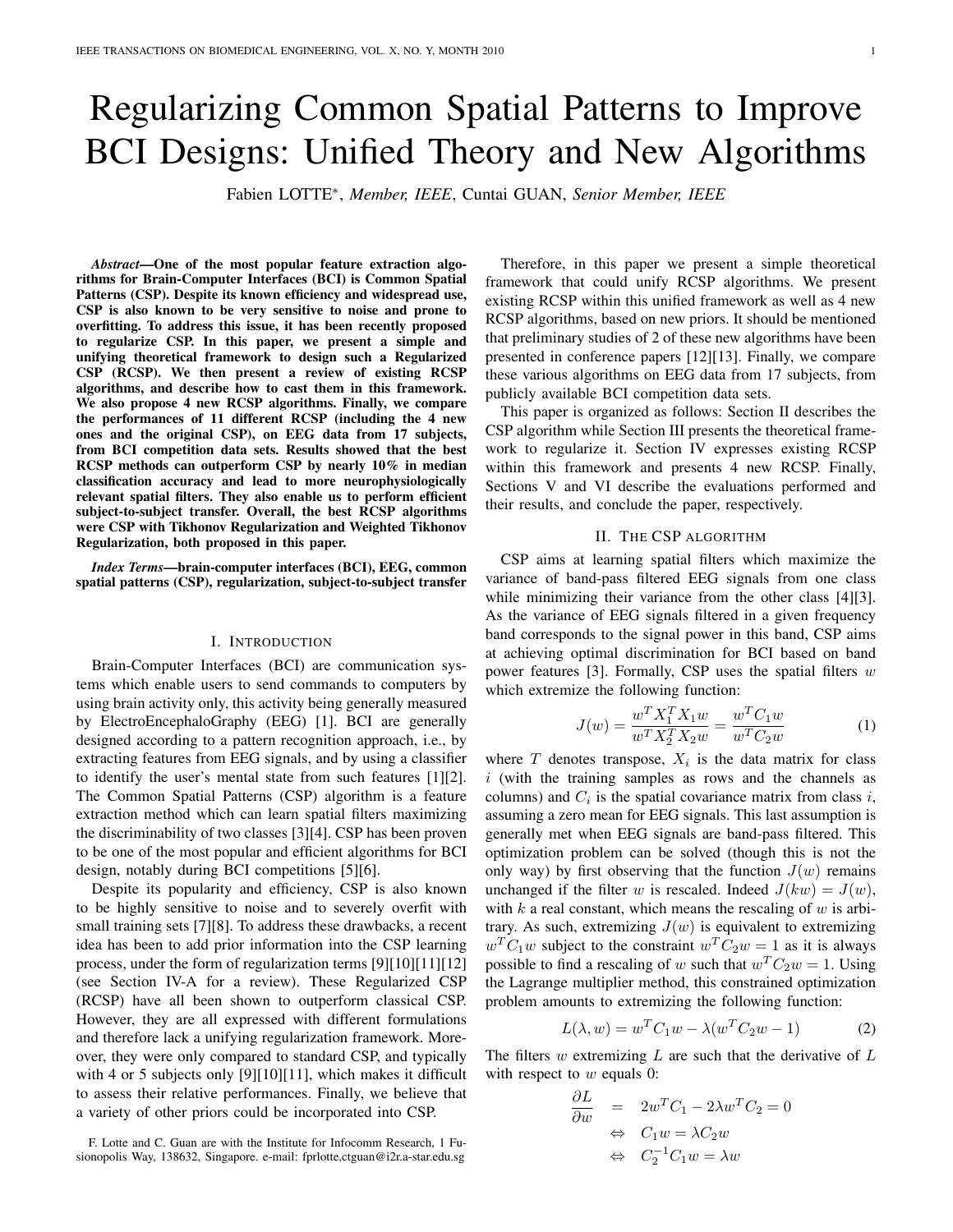We obtain a standard eigenvalue problem. The spatial filters extremizing Eq. 1 are then the eigenvectors of  $\overline{M} = C_2^{-1}C_1$ which correspond to its largest and lowest eigenvalues. When using CSP, the extracted features are the logarithm of the EEG signal variance after projection onto the filters  $w$ .

## III. REGULARIZED CSP: THEORY

As mentioned above, to overcome the sensitivity of CSP to noise and overfitting, one should regularize it. Adding prior information to CSP, and thus regularizing it, can be done at two levels. First, it can be done at the covariance matrix estimation level. Indeed, CSP relying on covariance matrix estimates, such estimates can suffer from noise or small training sets, and thus benefit from regularization. Another approach consists in regularizing CSP at the level of the objective function (Eq. 1), by imposing priors on the spatial filters to obtain. The remaining of this section presents these two approaches.

#### *A. Regularizing the covariance matrix estimates*

CSP requires to estimate the spatial covariance matrix for each class. However, if the EEG training set is noisy and/or small, these covariance matrices may be poor or nonrepresentative estimates of the mental states involved, and thus lead to poor spatial filters. Therefore, it is appropriate to add prior information to these estimates by using regularization terms. Based on [10], it can be performed as follows:

$$
\tilde{C}_c = (1 - \gamma)\hat{C}_c + \gamma I \tag{3}
$$

with 
$$
\hat{C}_c = (1 - \beta)s_c C_c + \beta G_c
$$
 (4)

where  $C_c$  is the initial spatial covariance matrix for class c,  $\tilde{C}_c$  is the regularized estimate, I is the identity matrix,  $s_c$  is a constant scaling parameter (a scalar),  $\gamma$  and  $\beta$  are two user-defined regularization parameters  $(\gamma, \beta \in [0, 1])$ and  $G_c$  is a "generic" covariance matrix (see below). Two regularization terms are involved here. The first one, associated to  $\gamma$ , shrinks the initial covariance matrix estimate towards the identity matrix, to counteract a possible estimation bias due to a small training set. The second term, associated to  $\beta$ , shrinks the initial covariance matrix estimate towards a generic covariance matrix, to obtain a more stable estimate. This generic matrix represents a given prior on how the covariance matrix for the mental state considered should be. This matrix is typically built by using signals from several subjects whose EEG data has been recorded previously. This has been shown to be an effective way to perform subject-to-subject transfer [11][10][13]. However, it should be mentioned that  $G_c$  could also be defined based on neurophysiological priors only.

Learning spatial filters with this method simply consists in replacing the covariance matrices  $C_1$  and  $C_2$  used in CSP by their regularized estimates  $\tilde{C}_1$  and  $\tilde{C}_2$ . Many different RCSP algorithms can be thus designed, depending on whether one or both regularization terms are used, and more importantly, on how the generic covariance matrix  $G_c$  is built.

## *B. Regularizing the CSP objective function*

Another approach to obtain regularized CSP algorithms consists in regularizing the CSP objective function itself (Eq. 1). More precisely, such a method consists in adding a regularization term to the CSP objective function in order to penalize solutions (i.e., resulting spatial filters) that do not satisfy a given prior. Formally, the objective function becomes:

$$
J_{P_1}(w) = \frac{w^T C_1 w}{w^T C_2 w + \alpha P(w)}
$$
 (5)

where  $P(w)$  is a penalty function measuring how much the spatial filter  $w$  satisfies a given prior. The more  $w$  satisfies it, the lower  $P(w)$ . Hence, to maximize  $J_{P_1}(w)$ , we must minimize  $P(w)$ , thus ensuring spatial filters satisfying the prior.  $\alpha$  is a user-defined regularization parameter ( $\alpha \geq 0$ , the higher  $\alpha$ , the more satisfied the prior). With this regularization, we expect that enforcing specific solutions, thanks to priors, will guide the optimization process towards good spatial filters, especially with limited or noisy training data.

In this paper, we focus on quadratic penalties:  $P(w)$  =  $||w||_K^2 = w^T K w$ , where matrix K encodes the prior. Interestingly enough, RCSP with non-quadratic penalties have been proposed [14][15]. They used an  $l_1$  norm penalty to select a sparse set of channels. However, these studies showed that sparse CSP generally gave lower performances than CSP (with all channels), although they require much less channels, hence performing efficient channel reduction. As the focus of this paper is not channel reduction but performance enhancement, we only consider quadratic penalties here. Moreover, quadratic penalties lead to a close form solution for optimization (see below), which is more convenient and computationally efficient. With a quadratic penalty term, Eq. 5 becomes:

$$
J_{P_1}(w) = \frac{w^T C_1 w}{w^T C_2 w + \alpha w^T K w}
$$

$$
= \frac{w^T C_1 w}{w^T (C_2 + \alpha K) w}
$$

The corresponding Lagrangian is:

$$
L_{P_1}(\lambda, w) = w^T C_1 w - \lambda (w^T (C_2 + \alpha K) w - 1)
$$
 (6)

By following the same approach as previously (see Section II), we obtain the following eigenvalue problem:

$$
(C_2 + \alpha K)^{-1}C_1w = \lambda w \tag{7}
$$

Thus, the filters w maximizing  $J_{P_1}(w)$  are the eigenvectors corresponding to the largest eigenvalues of  $M_1 = (C_2 +$  $\alpha K$ )<sup>-1</sup>C<sub>1</sub>. With CSP, the eigenvectors corresponding to both the largest and smallest eigenvalues of  $M$  (see Section II) are used as the spatial filters, as they respectively maximize and minimize Eq. 1 [4]. However, for RCSP, the eigenvectors corresponding to the lowest eigenvalues of  $M_1$  minimize Eq. 5, and as such maximize the penalty term (which should be minimized). Therefore, in order to obtain the filters which maximize  $C_2$  while minimizing  $C_1$ , we also need to maximize the following objective function:

$$
J_{P_2}(w) = \frac{w^T C_2 w}{w^T C_1 w + \alpha P(w)}
$$
 (8)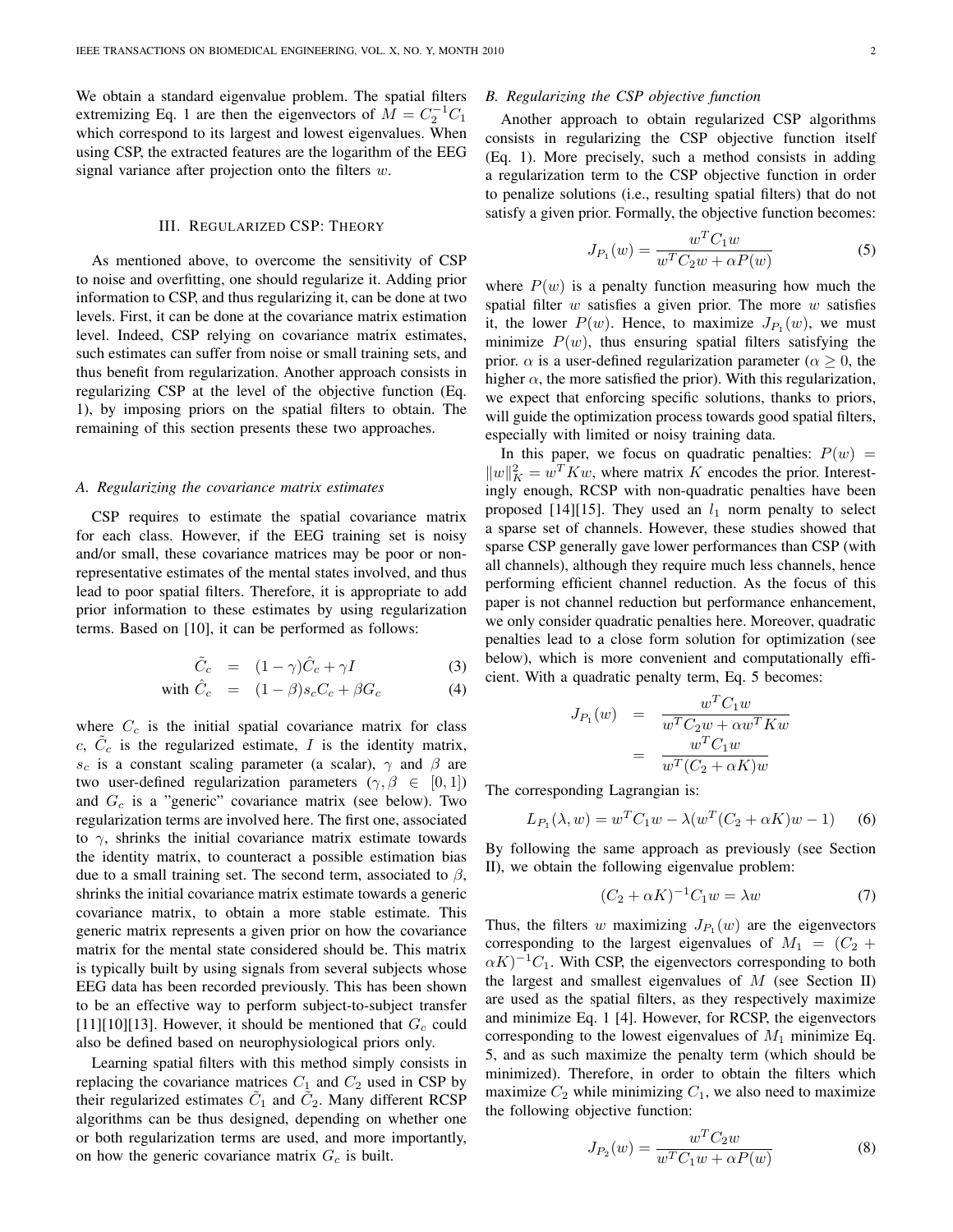which is achieved by using the eigenvectors corresponding to the largest eigenvalues of  $M_2 = (C_1 + \alpha K)^{-1}C_2$  as the filters  $w$ . In other words, with RCSP, the spatial filters used are the eigenvectors corresponding to the largest eigenvalues of  $M_1$  and to the largest eigenvalues of  $M_2$ . With this approach, various regularized CSP algorithms can be designed depending on the knowledge encoded into matrix K.

## *C. Summary*

We have presented two theoretical approaches to design RCSP algorithms: one at the covariance matrix estimation level and one at the objective function level. Naturally, these two approaches are not exclusive and can be combined within the same framework. Table I summarizes this framework and highlights the differences between CSP and RCSP. With this framework, many different RCSP can be designed depending on 1) which of the 3 regularization terms (associated to  $\alpha$ ,  $\beta$ and  $\gamma$ ) is (are) used and on 2) how the matrices  $G_c$  and K are built. The following section presents several such variants, including existing algorithms as well as 4 new ones.

TABLE I DIFFERENCES IN OBJECTIVE FUNCTION AND ALGORITHM OPTIMIZATION BETWEEN A STANDARD CSP AND A REGULARIZED CSP (RCSP).

|              | <b>CSP</b>           | <b>RCSP</b>                                                                                                                                  |
|--------------|----------------------|----------------------------------------------------------------------------------------------------------------------------------------------|
|              |                      | $\overline{J(w)=\frac{w^TC_1w}{w^TC_2w}}\left J_{P_{\{1,2\}}}(w)=\frac{w^T\tilde{C}_{\{1,2\}}w}{w^T\tilde{C}_{\{2,1\}}w+\alpha P(w)}\right.$ |
| Objective    |                      | with                                                                                                                                         |
| function     |                      | $P(w) = w^T K w$                                                                                                                             |
|              |                      | $\tilde{C}_c = (1 - \gamma)\hat{C}_c + \gamma I$                                                                                             |
|              |                      | $\hat{C}_c = (1 - \beta)s_cC_c + \beta G_c$                                                                                                  |
|              | eigenvectors         | eigenvectors corresponding                                                                                                                   |
| Solutions    | corresponding        | to the $N_f$ largest                                                                                                                         |
| of the       | to the $N_f$ largest | eigenvalues of                                                                                                                               |
| optimization | and $N_f$ lowest     | $M_1 = (\tilde{C}_2 + \alpha K)^{-1} C_1$                                                                                                    |
| problem      | eigenvalues          | and                                                                                                                                          |
|              | of $M = C_2^{-1}C_1$ | $M_2 = (\tilde{C}_1 + \alpha K)^{-1} \tilde{C}_2$                                                                                            |

# IV. REGULARIZED CSP: ALGORITHMS

## *A. Existing RCSP algorithms*

Four RCSP algorithms have been proposed so far: Composite CSP, Regularized CSP with Generic Learning, Regularized CSP with Diagonal Loading and invariant CSP. They are described below within the presented framework.

# *1) Composite CSP:*

The Composite CSP (CCSP) algorithm, proposed by Kang et al [11], aims at performing subject-to-subject transfer by regularizing the covariance matrices using other subjects' data. Expressed within the framework of this paper, CCSP uses only the  $\beta$  hyperparameter ( $\alpha = \gamma = 0$ ), and defines the generic covariance matrices  $G_c$  according to covariance matrices of other subjects. Two methods were proposed to build  $G_c$ .

With the first method, denoted here as CCSP1,  $G_c$  is built as a weighted sum of the covariance matrices (corresponding to the same mental state) of other subjects, by de-emphasizing covariance matrices estimated from fewer trials:

$$
G_c = \sum_{i \in \Omega} \frac{N_c^i}{N_{t,c}} C_c^i \quad \text{and} \quad s_c = \frac{N_c}{N_{t,c}} \tag{9}
$$

where  $\Omega$  is a set of subjects whose data is available,  $C_c^i$  is the spatial covariance matrix for class c and subject i,  $N_c^i$  is the number of EEG trials used to estimate  $C_c^i$ ,  $N_c$  is the number of EEG trials used to estimate  $C_c$  (matrix for the target subject), and  $N_{t,c}$  is the total number of EEG trials for class c (from all subjects in  $\Omega$  together with the target subject).

With the second method, denoted as CCSP2,  $G_c$  is still a weighted sum of covariance matrices from other subjects, but the weights are defined according to the Kullback-Leibler (KL) divergence between subjects' data:

$$
G_c = \sum_{i \in \Omega} \frac{1}{Z} \frac{1}{KL(i, t)} C_c^i \quad \text{with} \quad Z = \sum_{j \in \Omega} \frac{1}{KL(j, t)} \quad (10)
$$

where  $KL(i, t)$  is the KL-divergence between the target subject  $t$  and subject  $i$ , and is defined as follows:

$$
KL(i,t) = \frac{1}{2} \left( \log \left( \frac{\det(C_c)}{\det(C_c^i)} \right) + \text{tr}(C_c^{-1} C_c^i) - N_e \right) \tag{11}
$$

where det and tr are respectively the determinant and the trace of a matrix, and  $N_e$  is the number of electrodes used. With CCSP2, the scaling constant  $s_c$  is equal to 1.

## *2) Regularized CSP with Generic Learning:*

The RCSP approach with Generic Learning, proposed by Lu et al [10] and denoted here as GLRCSP, is another approach which aims at regularizing the covariance matrix estimation using data from other subjects. GLRCSP uses both the  $\beta$  and  $\gamma$  regularization terms, i.e., it aims at shrinking the covariance matrix towards both the identity matrix and a generic covariance matrix  $G_c$ . Similarly to CCSP,  $G_c$  is here computed from the covariance matrices of other subjects such that  $G_c = s_G \sum_{i \in \Omega} C_c^i$ , where  $s_c = s_G = \frac{1}{(1-\beta)Mc_c + \beta \sum_{i \in \Omega} M_{C_c^i}}$ , and  $M_C$  is the number of trials used to compute the covariance matrix C.

# *3) Regularized CSP with Diagonal Loading:*

Another form of covariance matrix regularization used in the BCI literature is Diagonal Loading (DL), which consists in shrinking the covariance matrix towards the identity matrix. Thus, this approach only uses the  $\gamma$  regularization parameter  $(\beta = \alpha = 0)$ . Interestingly enough, in this case the value of  $\gamma$  can be automatically identified using Ledoit and Wolf's method [16]. We denote this RCSP based on automatic DL as DLCSPauto. In order to check the efficiency of this automatic regularization for discrimination purposes, we will also investigate a classical selection of  $\gamma$  using crossvalidation. We denote the resulting algorithm as DLCSPcv. When using Ledoit and Wolf's method for automatic regularization, the value of  $\gamma$  selected to regularize  $C_1$  can be different than that selected to regularize  $C_2$ . Therefore, we also investigated cross-validation to select a potentially different regularization parameter for  $C_1$  and  $C_2$ . We denote this method as DLCSPcvdiff. To summarize, DLCSPauto automatically selects two  $\gamma$  regularization parameters (one for  $C_1$  and one for  $C_2$ ) ; DLCSPcv selects a single  $\gamma$ regularization parameter for both  $C_1$  and  $C_2$  using cross validation ; finally, DLCSPcvdiff selects two  $\gamma$  regularization parameters (one for  $C_1$  and one for  $C_2$ ) using cross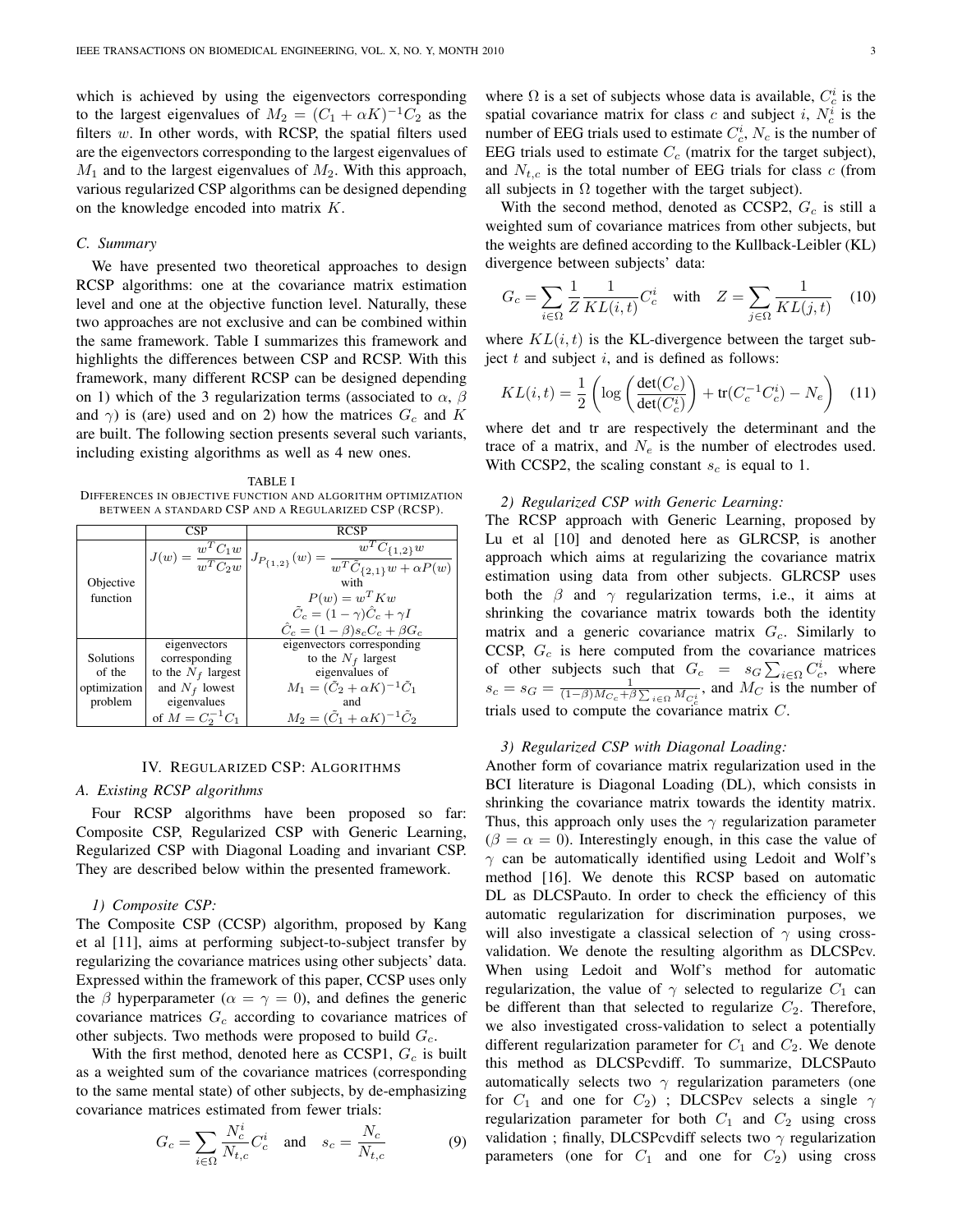validation. It should be mentioned that, although covariance matrix regularization based on DL has been used in the BCI literature (see, e.g., [17]), to our best knowledge, it has not been used for CSP regularization, but for regularization of other algorithms such as Linear Discriminant Analysis (LDA).

## *4) Invariant CSP:*

Invariant CSP (iCSP), proposed by Blankertz et al [9], aims at regularizing the CSP objective function in order to make filters invariant to a given noise source (it uses  $\beta = \gamma = 0$ ). To do so, the regularization matrix  $K$  is defined as the covariance matrix of this noise source, e.g., as the covariance matrix of the changing level of occipital  $\alpha$ -activity. It should be mentioned that, to obtain this noise covariance matrix, additional EEG measurements must be performed to acquire the corresponding EEG signals and compute their covariance matrix. Since such measurements are not available for the EEG data sets analyzed here, iCSP will not be considered for evaluation in this paper. However, it still seems to be an efficient approach to make CSP robust against known noise sources.

# *B. New RCSP algorithms*

In this section, we propose 4 new algorithms to regularize CSP: a CSP regularized with selected subjects, a Tikhonov Regularized CSP, a weighted Tikhonov Regularized CSP and a spatially Regularized CSP.

## *1) Regularized CSP with Selected Subjects:*

This first new RCSP belongs to the same family as CCSP since it uses data from other subjects to shrink the covariance matrix towards a generic matrix  $G_c$  (it uses  $\beta \geq 0$  and  $\alpha =$  $\gamma = 0$ ). However, contrary to CCSP or GLRCSP, the proposed algorithm does not use the data from all available subjects but only from selected subjects. Indeed, even if data from many subjects is available, it may not be relevant to use all of them, due to potentially large inter-subject variabilities. Thus, we propose to build  $G<sub>c</sub>$  from the covariance matrices of a subset of selected subjects. We therefore denote this algorithm as RCSP with Selected Subjects or SSRCSP. With SSRCSP, the generic covariance matrix is defined as  $G_c = \frac{1}{|S_t(\Omega)|} \sum_{i \in S_t(\Omega)} C_c^i$ , where |A| is the number of elements in set A and  $S_t(\Omega)$  is the subset of selected subjects from  $\Omega$ .

To select an appropriate subset of subjects  $S_t(\Omega)$ , we propose the subject selection algorithm described in Algorithm 1. In this algorithm, the function  $accuracy = trainThenTest(trainingSet, testingSet)$ returns the accuracy obtained when training an SSRCSP with  $\beta = 1$  (i.e., using only data from other subjects) on the data set *trainingSet* and testing it on data set *testingSet*, with an LDA as classifier. The function  $(best_i, max_{f(i)})$  =  $max_i f(i)$  returns  $best_i$ , the value of i for which  $f(i)$  reaches its maximum  $max_{f(i)}$ . In short, this algorithm sequentially selects the subject to add or to remove from the current subset of subjects, in order to maximize the accuracy obtained when training the BCI on the data from this subset of subjects and testing it on the training data of the target subject. This algorithm has the same structure as the Sequential Forward Floating Search algorithm [18], used to select a relevant subset of features. This ensures the convergence of our algorithm as well as the selection of a good subset of additional subjects.

```
Input: D_t: training EEG data from the target subject.
Input: \Omega = \{D_s\}, s \in [0, N_s]: set of EEG data from the N_sother subjects available (D_t \ni \Omega).
Output: S_t(\Omega): a subset of relevant subjects whose data can be
         used to classify the data D_t of the target subject.
selected_0 = \{\};remaining_0 = \Omega;accuracy_0 = 0; n = 1;while n < N_s do
    Step 1: (bestSubject, bestAccuracy) =max_{s \in remaining_{n-1}} trainThenTest(selected<sub>n−1</sub>+
    \{D_s\}, D_t);selected_n = selected_{n-1} + \{D_{bestSubject}\};remaining_n = remaining_{n-1} - \{D_{bestSubject}\};accuracy_n = bestAccuracy;n = n + 1;Step 2: if n > 2 then
        (bestSubject, bestAccuracy) =max_{s \in selected_n} trainThenTest(selected<sub>n</sub> –
        \{D_s\}, D_t);if bestAccuracy > accuracy_{n-1} then
            selected_{n-1} = selected_n - \{D_{bestSubject}\};remaining_{n-1} = remaining_n + \{D_{bestSubject}\};accuracy_{n-1} = bestAccuracy;n = n - 1;
            go to Step 2;
        else
            go to Step 1;
        end
    end
end
```

```
(bestN, selectedAcc) = max_{n \in [1, N_s]} accuracy<sub>n</sub>;
S_t(\Omega) = selected_{bestN};
```
Algorithm 1: Subject selection algorithm for the SSRCSP (Regularized CSP with Selected Subjects) algorithm.

#### *2) CSP with Tikhonov Regularization:*

The next new algorithms we propose are based on the regularization of the CSP objective function using quadratic penalties (with  $\alpha \geq 0$ ,  $\gamma = \beta = 0$  and  $s_c = 1$ ). The first one is a CSP with Tikhonov Regularization (TR) or TRCSP. Tikhonov Regularization is a classical form of regularization, initially introduced for regression problems [19], and which consists in penalizing solutions with large weights. The penalty term is then  $P(w) = ||w||^2 = w^T w = w^T I w$ . TRCSP is then simply obtained by using  $K = I$  in the proposed framework (see Table I). Such regularization is expected to constrain the solution to filters with a small norm, hence mitigating the influence of artifacts and outliers.

# *3) CSP with Weighted Tikhonov Regularization:*

With TRCSP, high weights are penalized equally for each channel. However, we know that some channels are more important than others to classify a given mental state. Thus, it may be interesting to have different penalties for different channels. If we believe that a channel is unlikely to have a large contribution in the spatial filters, then we should give it a relatively large penalty, in order to prevent CSP from assigning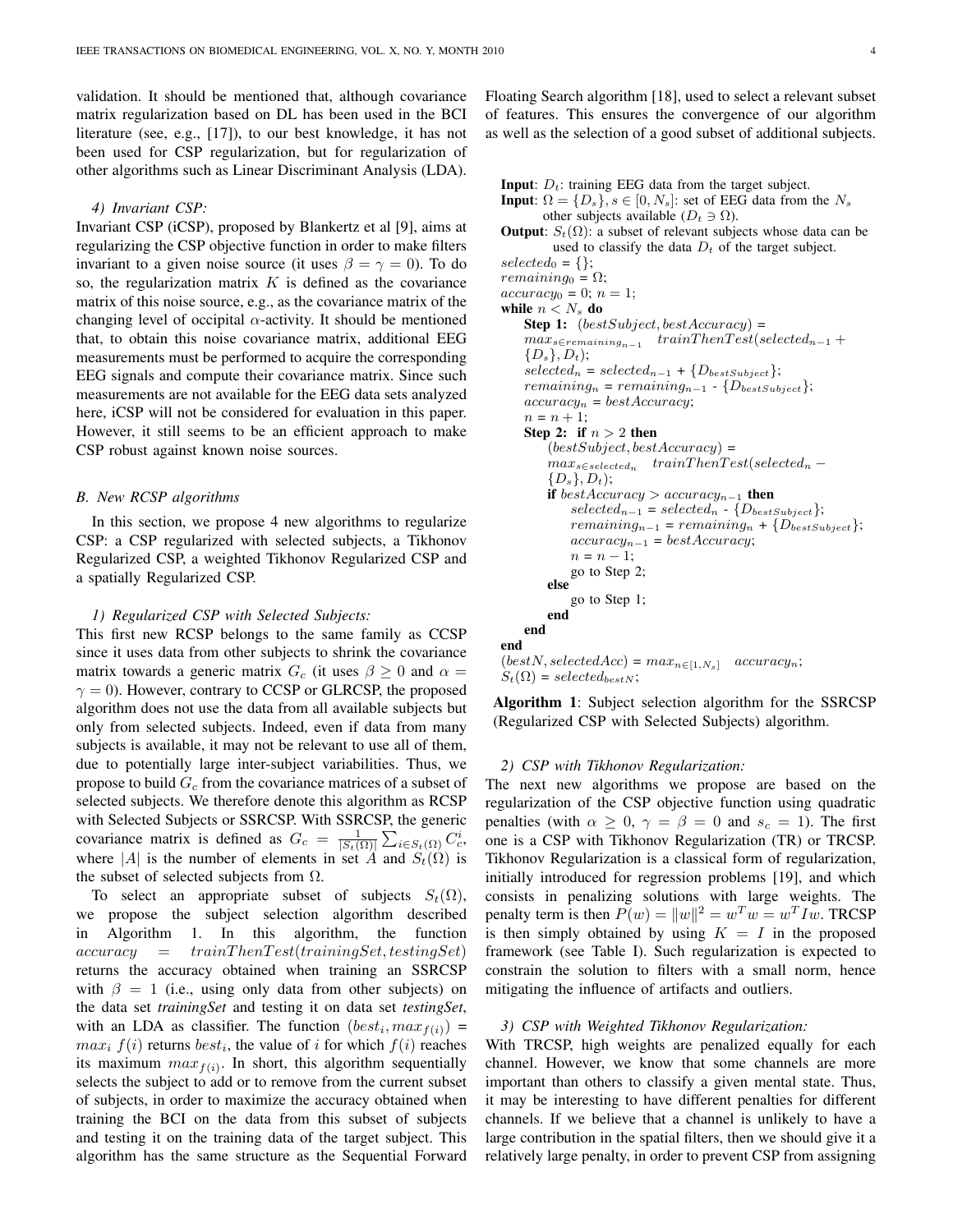it a large contribution (which can happen due to artifacts for instance). On the other hand, if a channel is likely to be useful, we should not prevent CSP from giving it high weights, as this channel is likely to have a genuinely large contribution.

Formally, this leads to a penalty term of the form  $P(w) =$  $w^T D_w w$ , where  $D_w$  is a diagonal matrix such that  $D_w =$  $diag(w_G)$  and  $w_G(i)$  is the level of penalty assigned to channel *i*. Weighted Tikhonov Regularized CSP (WTRCSP) is then obtained by using  $K = D_w$ . These penalty levels  $w_G(i)$ can be defined according to the literature, i.e., according to which brain regions (and thus channels) are expected to be useful. However, it may be difficult to select manually an appropriate penalty value for each channel. In this paper, we therefore use data from other subjects to obtain  $w_G$ :

$$
w_G = \left(\frac{1}{2 \times N_f \times |\Omega|} \sum_{i \in \Omega} \sum_{f=1}^{2 \times N_f} \left| \frac{w_f^i}{\|w_f^i\|} \right| \right)^{-1} \tag{12}
$$

where  $w_f^i$  is the  $f^{th}$  spatial filter obtained using CSP (among the eigenvectors corresponding to the  $N_f$  largest and lowest eigenvalues of M, see Table I) for the  $i^{th}$  additional subject available. In other words, the penalty level of a channel is set to the inverse of the average absolute value of the normalized weight of this channel in the CSP filters obtained from other subjects (the less important the average channel weight, the higher the penalty). By doing so, we expect that the degree of usefulness of a given channel would be reflected by its weight in the filters obtained with CSP from other subjects.

## *4) Spatially Regularized CSP:*

The last algorithm we propose is a Spatially Regularized CSP (SRCSP). The motivation behind this algorithm is that despite being used to learn spatial filters, CSP completely ignores the spatial location of EEG electrodes. SRCSP aims at making use of this spatial information. More particularly, we would like to obtain spatially smooth filters  $w$ , i.e., filters for which neighboring electrodes have relatively similar weights. Indeed, from a neurophysiological point of view, neighboring neurons tend to have similar functions, which supports the idea that neighboring electrodes should measure similar brain signals (if they are close enough to each other). To ensure spatial smoothness of the filters  $w$ , we use a Laplacian penalty term  $P(w)$  as in [20], with the following regularization matrix K:

$$
K = D_G - G \quad \text{with} \quad G(i, j) = exp(-\frac{1}{2} \frac{\|v_i - v_j\|^2}{r^2}) \tag{13}
$$

where  $v_i$  is the vector containing the 3D coordinates of the  $i^{th}$  electrode, and  $D_G$  is a diagonal matrix such as  $D_G(i, i)$  =  $\sum_j G(i, j)$ . Here, r is a hyperparameter which defines how far two electrodes can be to be still considered as close to each other. As  $w^{T}(D_{G}-G)w = \sum_{i,j} G(i,j)(w_{i}-w_{j})^{2}$  (see, e.g., [21]), the penalty term  $P(w) = w^T K w$  will be large for nonsmooth filters, i.e., for filters in which neighboring electrodes have very different weights.

## *C. Hyperparameter selection*

All RCSP algorithms presented here (expect DLCSPauto) have one or more regularization parameters whose value must be defined by the user:  $\alpha$ ,  $\beta$  and  $\gamma$  (see Table I). SRCSP has also its own specific hyperparameter:  $r$  which defines the size of the neighborhood considered for smoothing. In [10] and [11], the selection of the regularization parameters for GLRCSP and CCSP was not addressed, and the authors presented the results for several values of the hyperparameters. In this paper, we used cross-validation (CV) to select these values. More precisely, we used as optimal hyperparameter values, those that maximized the 10-fold cross validation accuracy on the training set by using LDA [2] as classifier. We selected values among the set  $[0, 0.1, 0.2, \ldots, 0.9]$  for the parameters  $\beta$  and  $\gamma$ , among the set  $[10^{-10}, 10^{-9}, \dots, 10^{-1}]$ for  $\alpha$ , and among [0.01, 0.05, 0.1, 0.5, 0.8, 1.0, 1.2, 1.5] for r.

## *D. The best of two worlds?*

So far, all the algorithms presented use a single form of regularization: either they regularize the covariance matrices or the objective function, but not both. However, it is easy to imagine an algorithm combining these two approaches. We evaluated some such algorithms, e.g., a SRCSP with Diagonal Loading or a TRCSP with Generic Learning, among others. Unfortunately, none of them reached performances as high as that of the corresponding RCSP with a single form of regularization (results not reported here due to space limitations). Thus, it seems that RCSP with a single form of regularization are the simplest and most efficient algorithms.

#### V. EVALUATION

## *A. EEG data sets used for evaluation*

In order to assess and compare the RCSP algorithms presented here, we used EEG data from 17 subjects, from 3 publicly available data sets of BCI competitions. These three data sets contain Motor Imagery (MI) EEG signals, i.e., EEG signals recorded while subjects imagine limb movements (e.g., hand or foot movements) [1]. They are described below.

*1) Data set IVa, BCI competition III:* Data set IVa [22], from BCI competition III [6], contains EEG signals from 5 subjects, who performed right hand and foot MI. EEG were recorded using 118 electrodes. A training set and a testing set were available for each subject. Their size was different for each subject. More precisely, 280 trials were available for each subject, among which 168, 224, 84, 56 and 28 composed the training set for subject A1, A2, A3, A4 and A5 respectively, the remaining trials composing their test set.

*2) Data set IIIa, BCI competition III:* Data set IIIa [23], from BCI competition III [6], comprises EEG signals from 3 subjects who performed left hand, right hand, foot and tongue MI. EEG signals were recorded using 60 electrodes. For the purpose of this study, only EEG signals corresponding to left and right hand MI were used. A training and a testing set were available for each subject. Both sets contain 45 trials per class for subject B1, and 30 trials per class for subjects B2 and B3.

*3) Data set IIa, BCI competition IV:* Data set IIa [24], from BCI competition  $IV<sup>1</sup>$  comprises EEG signals from 9 subjects who performed left hand, right hand, foot and tongue MI. EEG

<sup>1</sup>http://www.bbci.de/competition/iv/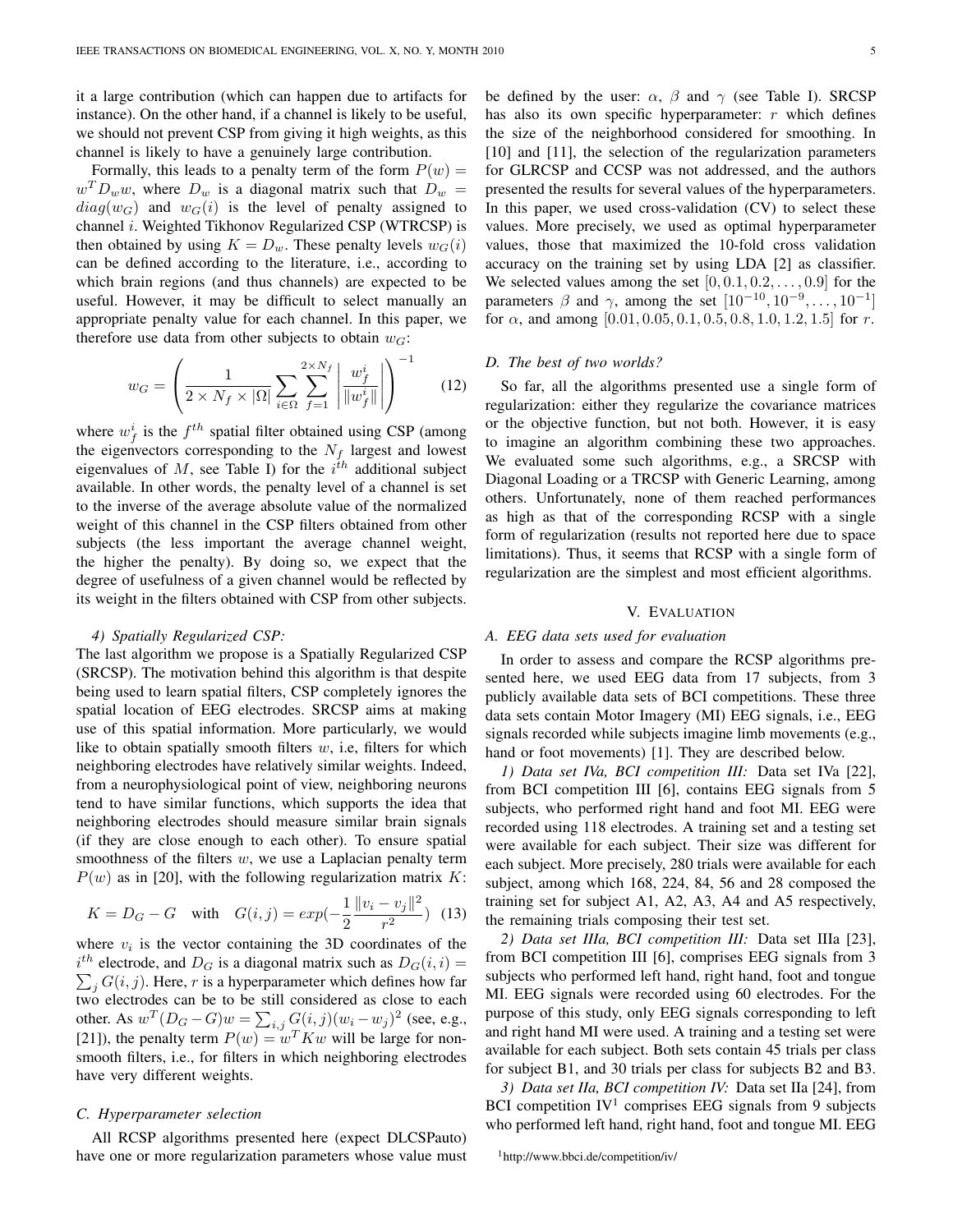signals were recorded using 22 electrodes. Only EEG signals corresponding to left and right hand MI were used for the present study. A training and a testing set were available for each subject, both sets containing 72 trials for each class.

## *B. Preprocessing*

In this work, we considered the discrete classification of the trials, i.e., we assigned a class to each trial. For each data set and trial, we extracted features from the time segment located from 0.5s to 2.5s after the cue instructing the subject to perform MI (as done by the winner of BCI competition IV, data set IIa). Each trial was band-pass filtered in 8-30 Hz, as in [3], using a  $5<sup>th</sup>$  order Butterworth filter. With each (R)CSP algorithm, we used 3 pairs of filters for feature extraction  $(N_f = 3)$ , as recommended in [4].

## *C. Results and discussion*

For each subject, the (R)CSP filters were learnt on the training set available. The log-variances of the spatially filtered EEG signals were then used as input features to an LDA, one of the most efficient classifiers for BCI [2]. Table II reports on the classification accuracies obtained on the test sets.

Results show that, except DLCSPauto and CCSP2, all RCSP algorithms outperformed classical CSP, often substantially. The best RCSP algorithms outperformed CSP by about 3 to 4% in mean classification accuracy and by almost 10% in median classification accuracy. This confirms that when using CSP, regularization should be used in order to deal with its non-robust nature. The performance variance is also lower for RCSP algorithms. This, together with a closer look at the results, suggests that RCSP algorithms are more valuable for subjects with poor initial performances (e.g., A3, A5, B2, C5), than for already good subjects, whose performances are roughly unchanged. This makes sense as regularization aims at dealing with noisy or limited data, but not necessarily at improving performances for already good and clean data.

The best RCSP algorithm on these data is the WTRCSP that we proposed in this paper, as it reached both the highest median and mean accuracy. It is only slightly better than TRCSP, also proposed in this paper. These two algorithms have only a single hyperparameter to tune  $(\alpha)$ , which makes them more convenient to use and more computationally efficient than other good RCSP algorithms such as GLRCSP or SRCSP, which both have two hyperparameters.

In terms of statistical significance, a Friedman test [25][26] revealed that the RCSP algorithm used had a significant effect on the classification performance, at the 5% level ( $p = 0.03$ ). It should be noted that we used the Friedman test because it is a non-parametric equivalent of the repeated measure ANOVA. Indeed, the fact that the mean and median accuracies are rather different in our data suggests that the accuracy may not be normally distributed. This makes the use of ANOVA inappropriate [25]. Post-hoc multiple comparisons revealed that TRCSP is significantly more efficient than CSP and DLC-SPcvdiff. Actually, TRCSP appeared as the only algorithm which is significantly more efficient than CSP. However, other RCSP also seem more efficient than CSP but perhaps not significantly so due to the relatively modest sample size. Both TRCSP and WTRCSP appeared as significantly more efficient than GLRCSP, CCSP1, CCSP2 and DLCSPcv. Finally, SRCSP was significantly more efficient than CCSP1 and DLCSPcv.

In general, regularizing the CSP objective function seems more rewarding, in terms of performances, than regularizing the covariance matrices. A possible explanation might be found in Vapnik's statistical learning theory which advocates that "when solving a given problem, try to avoid solving a more generic problem as an intermediate step" [27]. Indeed, the objective of RCSP algorithms is to promote the learning of good spatial filters. However, when using covariance matrix regularization, we try to solve the more generic intermediate problem of obtaining a good covariance matrix estimate. We then hope this will lead to better spatial filters even though this was not directly addressed. On the other hand, when regularizing the objective function, we directly try to learn better spatial filters by enforcing some good prior structures for these filters. This might be an explanation as to why the latter approach is generally more efficient than the former.

Results obtained by CCSP, GLRCSP, SSRCSP and WTRCSP showed that subject-to-subject transfer in BCI is possible and valuable. Despite large inter-subject variabilities, knowing that using data from other subjects can improve performances may also benefit other EEG signal processing algorithms. Among RCSP methods using only data from other subjects to regularize the covariance matrices (i.e., CCSP1, CCSP2 and SSRCSP), SSRCSP reached the highest mean accuracy, which suggests that it is worth selecting subjects to build  $G_c$ . However, overall, WTRCSP appears as the most efficient algorithm that exploits subject-to-subject transfer. Nevertheless, since RCSP algorithms based on subject-tosubject transfer require EEG data from additional subjects, it may not always be possible to use them. Indeed, the performance improvement they offer may not justify the additional time required to collect data from new subjects. However, if data from other subjects is already available, which is likely to be the case if a given BCI system has been used for some times, then such RCSP algorithms are worth being used. Moreover, our study used a rather small number of additional subjects (2 to 8 depending on the data set). With a larger data base of additional subjects, performance improvements due to subject-to-subject transfer may be even larger (see, e.g., [28]).

Concerning the poor performances of DLCSPauto, it should be mentioned that we also observed poor performance when all training data were used in one of our previous studies [13]. However, when using this approach with a small training set, DLCSPauto proved to be significantly more efficient than CSP. This suggests DLCSPauto is most useful when very little training data is available. A comparison of DLCSPcv with DLCSPcvdiff showed that they obtained very similar performances. Actually, for 13 subjects out of 17, DLCSPcvdiff selected the same value for the regularization parameters of  $C_1$  and  $C_2$ , i.e., it was equivalent to DLCSPcv. This suggests that it may not be necessary to use different regularization parameter values for each covariance matrix.

The fact that RCSP algorithms led to lower scores than CSP on a few subjects is also surprising. Indeed, if the best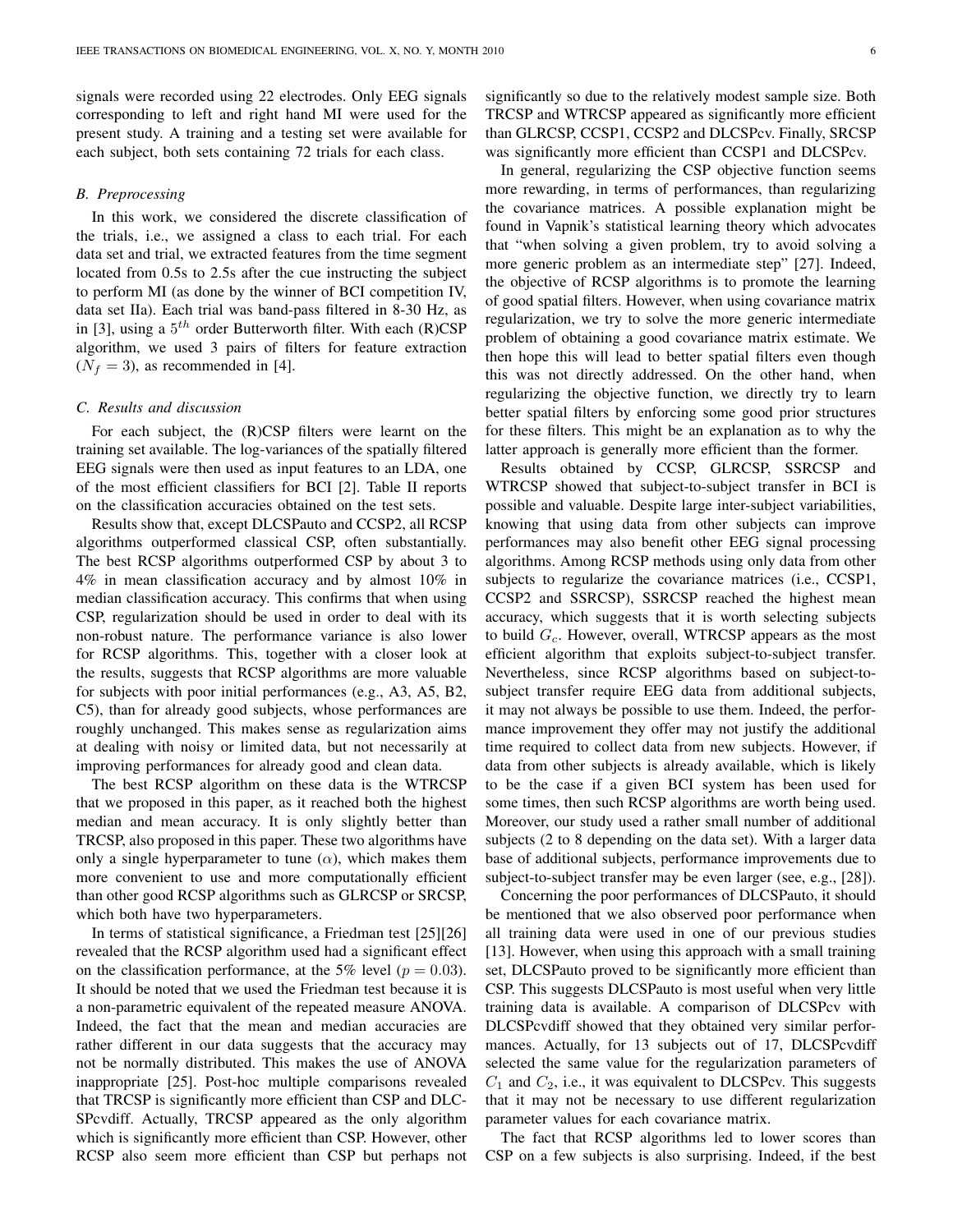TABLE II

CLASSIFICATION ACCURACIES (MEAN, MEDIAN AND STANDARD DEVIATION (STD) IN %) OBTAINED FOR EACH SUBJECT FOR THE STANDARD CSP AND THE REGULARIZED CSP ALGORITHMS PRESENTED IN THIS PAPER. FOR EACH SUBJECT, THE BEST RESULT IS DISPLAYED IN BOLD CHARACTERS.

|                                    | <b>BCI</b> competition III |             |                |                         |      |                                                        |                |                | <b>BCI</b> competition IV                                                          |                               |                |                |                                                                       |                |    |                         |                              | Overall |            |      |
|------------------------------------|----------------------------|-------------|----------------|-------------------------|------|--------------------------------------------------------|----------------|----------------|------------------------------------------------------------------------------------|-------------------------------|----------------|----------------|-----------------------------------------------------------------------|----------------|----|-------------------------|------------------------------|---------|------------|------|
|                                    | data set IVa               |             |                |                         |      | data set IIIa                                          |                |                | data set IIa                                                                       |                               |                |                |                                                                       |                |    |                         |                              |         |            |      |
| Subject                            | A1                         | A2          | A <sub>3</sub> | A4                      | A5   | B1                                                     | B <sub>2</sub> | B <sub>3</sub> | C <sub>1</sub>                                                                     |                               | C <sub>3</sub> | C <sub>4</sub> | C5                                                                    | C <sub>6</sub> | C7 | C8                      | C9                           | Mean l  | Median Std |      |
| CSP                                |                            | 66.07 96.43 |                | 47.45 71.88             |      | 49.6   95.56 61.67 93.33                               |                |                |                                                                                    |                               |                |                | 88.89 51.39 96.53 70.14 54.86 71.53 81.25 93.75 93.75                 |                |    |                         |                              | 75.5    | 71.9       | 18.2 |
| <b>GLRCSP</b>                      |                            |             |                |                         |      | 72.32 96.43 66.84 67.86 89.29 95.56 61.67              |                | 90             | 86.11                                                                              |                               |                |                | 58.33   93.75   67.36   55.56   65.28   81.25   93.75   88.19         |                |    |                         |                              | 78.2    | 81.3       | 14.3 |
| CCSP <sub>1</sub>                  |                            |             |                |                         |      | 66.96   96.43   63.27   71.88   84.92     <b>98.89</b> | 45             | 93.33          | 86.11                                                                              |                               |                |                | $(60.42)$ 93.75 56.94 49.31 65.28 81.25 93.75 88.19                   |                |    |                         |                              | 76.2    | 81.3       | 17.5 |
| CCSP <sub>2</sub>                  |                            | 65.18 96.43 |                | 45.41 71.88             | 49.6 | 95.56   61.67   93.33                                  |                |                |                                                                                    |                               |                |                | 88.89 53.47 97.22 70.14 54.17 68.06 79.17 95.14 90.28                 |                |    |                         |                              | 75      | 71.9       | 18.3 |
| DLCSPauto                          | 66.96 96.43                |             |                | 46.94 71.43             | 50   | 94.44   63.33                                          |                | 95             |                                                                                    |                               |                |                | 88.89   51.39   96.53   70.14   56.94   71.53   81.94   93.75   93.75 |                |    |                         |                              | 75.9    | 71.5       | 18   |
| <b>DLCSPcv</b>                     | 64.29 96.43                |             |                |                         |      | 52.04 71.88 82.54 95.56 78.33 93.33                    |                |                |                                                                                    |                               |                |                | <b>88.89</b>   50.69   96.53   70.14   55.56   62.5                   |                |    | 81.25   93.75   86.81   |                              | 77.7    | 81.3       | 16.1 |
| DLCSPcydiff   69.64   <b>98.21</b> |                            |             | 55.1           |                         |      | 71.88 82.54 195.56 66.67 93.33                         |                |                |                                                                                    |                               |                |                | 88.89 50.69 96.53 70.14 55.56 62.5                                    |                |    | 81.25   93.75   86.81   |                              | 77.6    | 81.3       | 16   |
| <b>SSRCSP</b>                      |                            | 70.54 96.43 | 53.57 71       | .88                     |      | 75.39    95.56   61.67   <b>96.67</b>                  |                |                |                                                                                    | 88.89   53.47   97.22   70.14 |                |                | 56.25 68.75                                                           |                |    | $79.17$ $97.22$ $90.28$ |                              | 77.8    | 75.4       | 16.2 |
| <b>TRCSP</b>                       |                            |             |                | 71.43 96.43 63.27 71.88 | 86.9 | 98.89 56.67 93.33                                      |                |                | 88.89 54.17 96.53 70.83                                                            |                               |                |                |                                                                       |                |    |                         | 62.5 67.36 81.25 95.87 91.67 | 79.3    | 81.3       | 15.3 |
| <b>WTRCSP</b>                      |                            | 69.64 98.21 |                |                         |      | 54.59 71.88 85.32 <b>98.89</b> 71.67 93.33             |                |                | $\left  88.89 \right  54.86 \left  96.53 \right  70.14 \left  65.97 \right  61.81$ |                               |                |                |                                                                       |                |    | 81.25 95.83 90.97       |                              | 79.4    | 81.3       | 15.3 |
| <b>SRCSP</b>                       |                            | 72.32 96.43 | 60.2           |                         |      | <b>77.68</b>   86.51   196.67   53.33   93.33          |                |                | 88.89   63.19   96.53   66.67   63.19   63.89   78.47   95.83   92.36              |                               |                |                |                                                                       |                |    |                         |                              | 79.2    | 78.5       | 15.2 |

results could be obtained without regularization, then we could expect that the hyperparameter selection procedure based on cross-validation would figure it out and set the regularization parameter to 0. However, it sometimes seemed otherwise. This may suggest that, perhaps due to the non-stationarity of EEG, cross-validation is not a very good predictor of generalization performances for BCI. This has been also observed in one subject in [9]. We will investigate this issue in the future.

Figure 1 shows some examples of spatial filters obtained with different (R)CSP algorithms for different subjects. In general, these pictures show that CSP filters appear as messy, with large weights in several unexpected locations from a neurophysiological point of view. On the contrary, RCSP filters are generally smoother and physiologically more relevant, with strong weights over the motor cortex areas, as expected from the literature [1]. This suggests that another benefit of RCSP algorithms is to lead to filters that are neurophysiologically more plausible and as such more interpretable.



Fig. 1. Electrode weights for corresponding filters obtained with different CSP algorithms (CSP, GLRCSP, SRCSP and WTRCSP), for subjects A1, A5 (118 electrodes), B2 (60 electrodes) and C6, C9 (22 electrodes).

## VI. CONCLUSION

In this paper, we proposed a unified theoretical framework to design Regularized CSP. We proposed a review of existing RCSP algorithms, and presented how to cast them in this framework. We also proposed 4 new RCSP algorithms. We evaluated 11 different RCSP algorithms (including the 4 new ones and the original CSP), on EEG data from 17 subjects, from BCI competition data sets. Results showed that the best RCSP can outperform CSP by almost 10% in median classification accuracy and lead to more neurophysiologically relevant spatial filters. They also showed that RCSP can perform efficient subject-to-subject transfer. Overall, the best RCSP on these data were WTRCSP and TRCSP, both newly proposed in this paper. Therefore, we would recommend BCI designers using CSP to adopt RCSP algorithms in order to obtain more robust systems. To encourage such an adoption and to ensure the present study replicability, a Matlab toolbox with all CSP algorithms evaluated in this paper is freely available upon request to the authors (e-mail: fabien.lotte@gmail.com).

Future work could deal with investigating performances of RCSP algorithms with very small training sets, so as to reduce BCI calibration time, in the line of our previous studies [13][29]. It could also be interesting to adapt the presented regularization framework to multiclass CSP approaches based on approximate joint diagonalization such as [30]. We could also cast the problem of subject-to-subject transfer for RCSP as a multitask problem. In this case, the mean and/or variance of spatial filters learnt across multiple subjects would be used as prior information, in a similar flavor as what has been done in [31] for learning linear classifiers. Finally, we could explore the integration of the regularization terms proposed here into one-step procedures, which learn the spatial filter and the classifier simultaneously, as in [32].

Acknowledgments: The authors would like to thank Dr. Schlögl and Dr. Blankertz for providing the electrode coordinates of BCI competition data, and Dr. Hamadicharef, Ms. Rosendale and anonymous reviewers for their constructive comments.